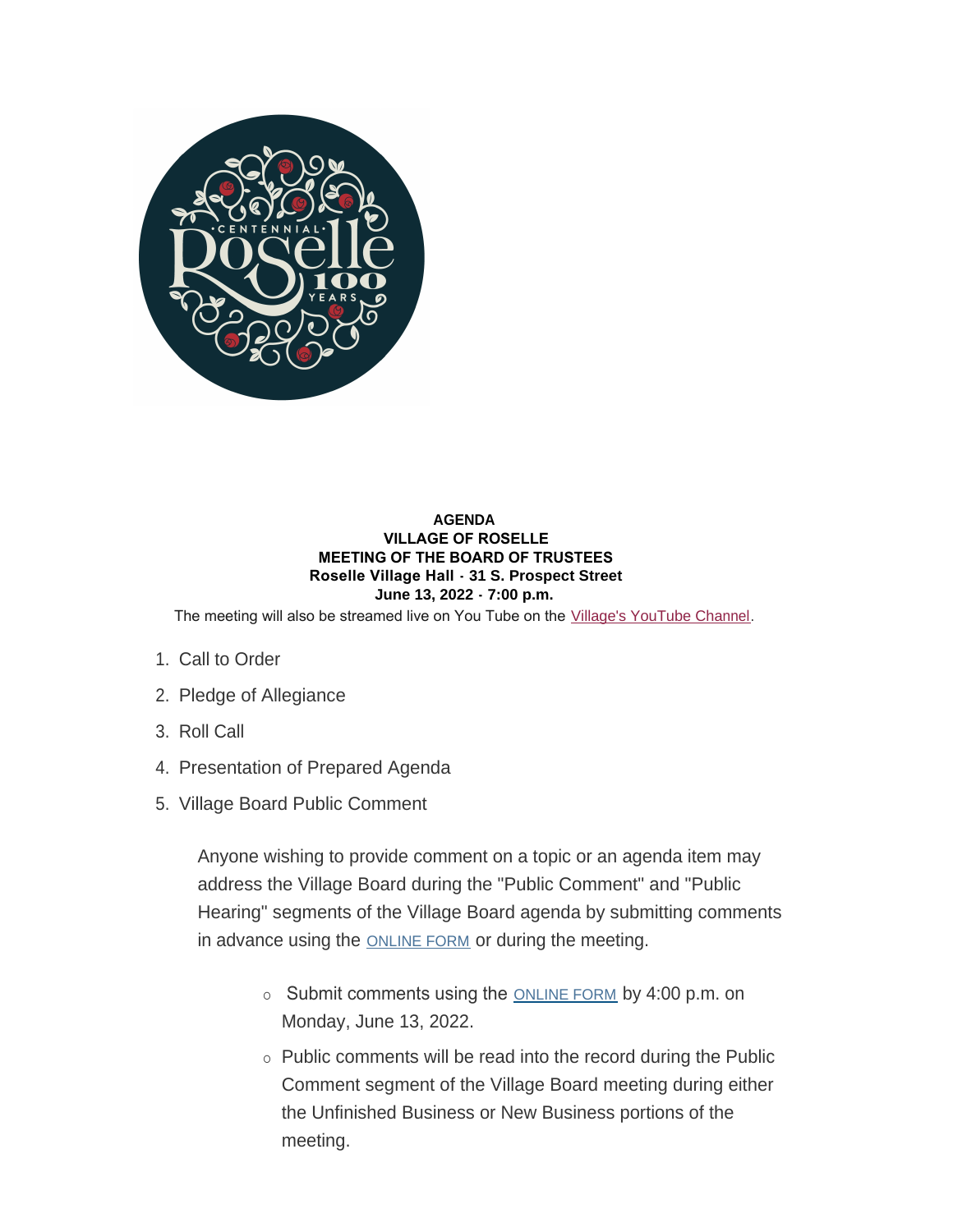- o Make comments during the meeting by attending in person at Roselle Village Hall. Persons wanting to make comments during the meeting are strongly encouraged to contact the Village in advance at [ROSELLE@ROSELLE.IL.US](mailto:roselle@roselle.il.us) or 630-671- 2804.
- o Comments will be limited to three minutes per person.
- 6. Officials and Staff Reports
	- 6.A. Mayor
		- 6.A.1. Recognition of Village fire department personnel and Northwestern Medicine Central DuPage Hospital mobile stroke unit.
	- 6.B. Village Trustees
	- 6.C. Village Clerk
	- 6.D. Village Attorney
	- 6.E. Village Administrator
- UNFINISHED BUSINESS 7.
- 8. CONSENT AGENDA

All items listed on the Consent Agenda are considered to be routine, procedural, informational, self-explanatory, or non-controversial in nature and will be enacted in one motion. There will be no discussion of these items.

8.A. Presentation and approval of Village Board Minutes of May 23, 2022.

Documents:

# [MAY 23 VB MINUTES.PDF](https://www.roselle.il.us/AgendaCenter/ViewFile/Item/5322?fileID=5996)

8.B. The acceptance by the Mayor and Board of Trustees of a resignation submitted by Village Clerk Patricia (Patty) Burns effective August 2, 2022.

Documents:

# [ACCEPTANCE OF CLERK RESIGNATION.PDF](https://www.roselle.il.us/AgendaCenter/ViewFile/Item/5321?fileID=5995)

8.C. Adopt a resolution approving the 2022 – 2025 Strategic Plan for the Village of Roselle.

Documents:

# [2022-2025 VILLAGE OF ROSELLE STRATEGIC PLAN.PDF](https://www.roselle.il.us/AgendaCenter/ViewFile/Item/5328?fileID=5999)

8.D. Adopt a resolution abrogating Resolution 2021-2430 pertaining to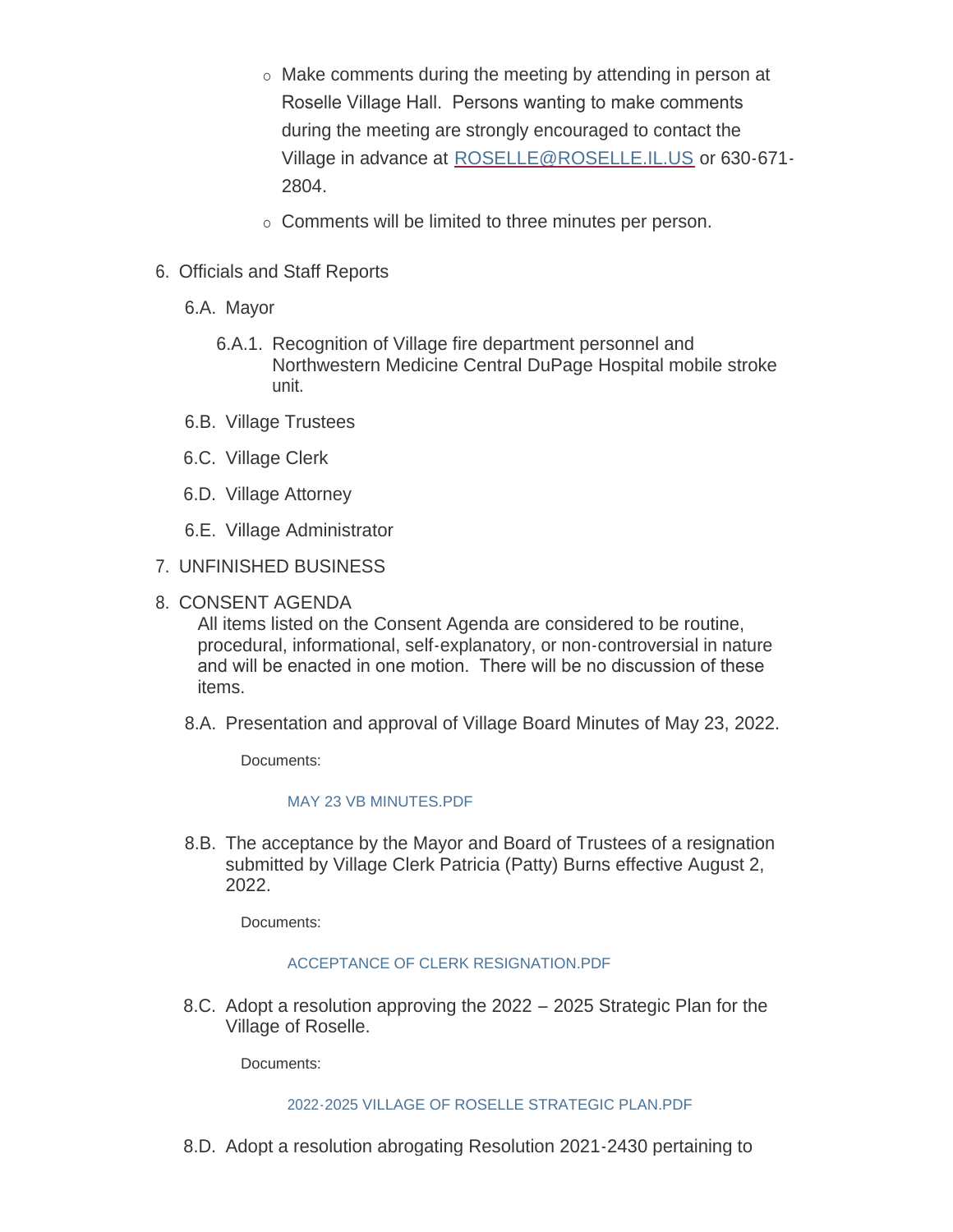Adopt a resolution abrogating Resolution 2021-2430 pertaining to accepting a plat of dedication for public right of way (E Irving Park Road).

Documents:

### [RESOLUTIONS NEGATING AND ABROGATING PLATS.PDF](https://www.roselle.il.us/AgendaCenter/ViewFile/Item/5329?fileID=6014)

- 8.E. Adopt a resolution negating and abrogating Resolution 2021-2431 pertaining to establishment of an easement for the construction of public utilities and drainage facilities.
- 8.F. Pass an ordinance rescinding ordinances 1972-374, 1977-672, 1977-700, 1977-702, 1978-765, 1979-899, 1981-1011, 1986-1400, 1986- 1401, 1986-1427, 1986-1439, 1987-1626, 1990-1924, 1990-2030, 1990-2036, 1991-2071, 1991-2072, 1991-2115, 1991-2116, 1991- 2118, 1991-2142, 1992-2176, 1992-2265, 1993-2352, 1996-2500, and 2001-2873.

Documents:

### [RESCINDING OF PREVIOUSLY APPROVED RECAPTURE](https://www.roselle.il.us/AgendaCenter/ViewFile/Item/5331?fileID=6015)  AGREEMENTS.PDF

8.G. Adopt a Resolution authorizing the Mayor to execute a contract with Neri Brothers Construction, Inc. for the Dover Court Sanitary Project in the amount of \$28,950.00.

Documents:

#### [DOVER COURT MANHOLE INSTALLATION AND SANITARY SEWER](https://www.roselle.il.us/AgendaCenter/ViewFile/Item/5337?fileID=6007)  REPAIR.PDF

8.H. Adopt a resolution modifying the Village's Yard Flooding Assistance Program.

Documents:

### [YARD FLOODING ASSISTANCE PROGRAM MODIFICATIONS.PDF](https://www.roselle.il.us/AgendaCenter/ViewFile/Item/5338?fileID=6008)

8.I. Adopt a Resolution authorizing the Mayor to execute a contract with Chicagoland Paving Contractors for the 2022 Various Parking Lot, Crackfilling and Bike Path Improvements Project in the amount of \$219,727.09.

Documents:

### [2022 PARKING LOT, CRACKFILLING AND BIKE PATH](https://www.roselle.il.us/AgendaCenter/ViewFile/Item/5340?fileID=6010)  IMPROVEMENTS.PDF

8.J. Pass an ordinance authorizing Gerardi Sewer and Water Co. approval to perform work on the 2022 Watermain Replacement Program on Saturdays.

Documents: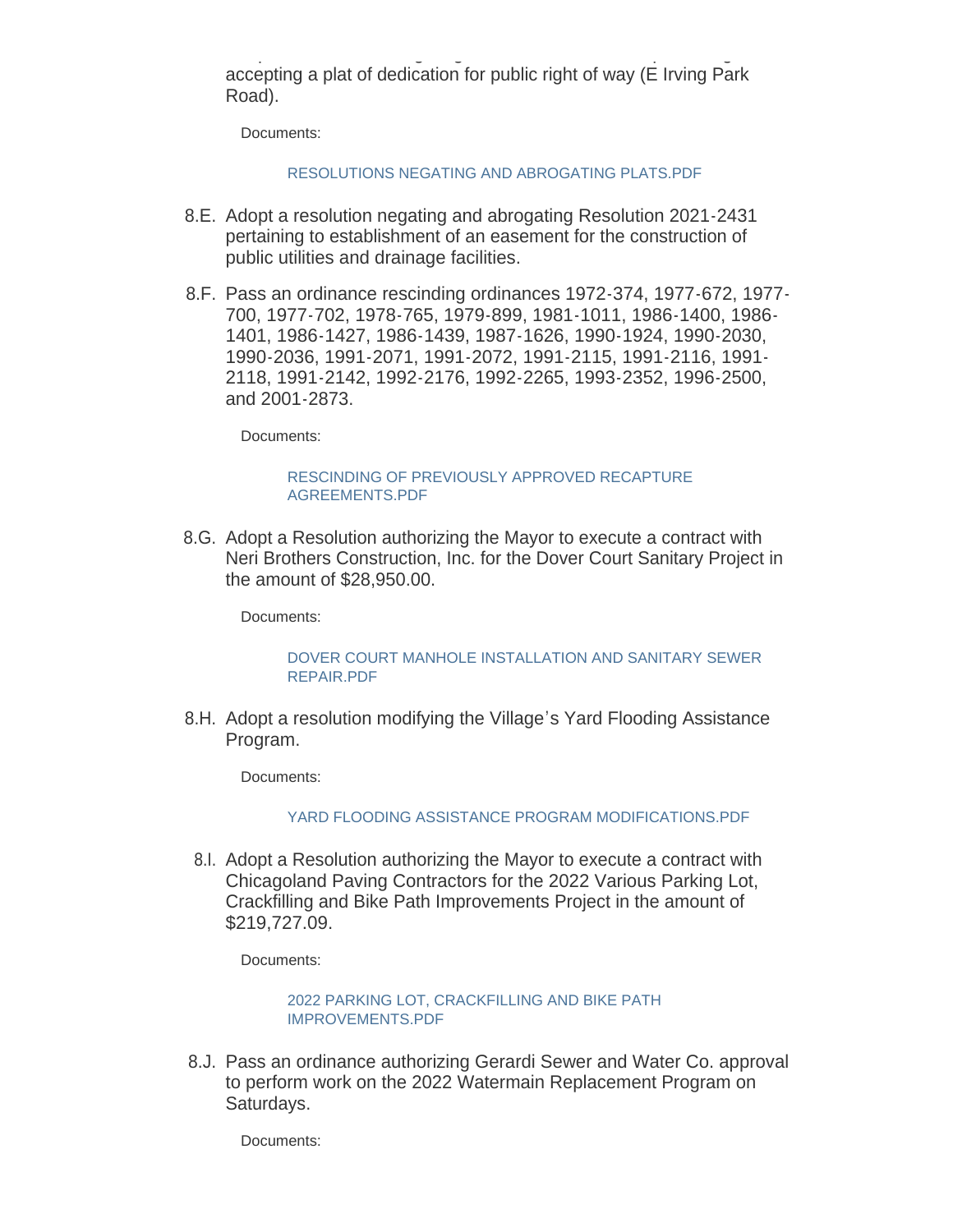- 9. Community Development Trustee Wayne Domke
- 10. Administration Trustee Tom Della Penna
	- 10.A. Adopt a resolution authorizing the Mayor to execute a contract for professional services between the Village of Roselle and Gingko Planning and Design, Inc.

Documents:

[MUNICIPAL CAMPUS LANDSCAPE AND URBAN DESIGN](https://www.roselle.il.us/AgendaCenter/ViewFile/Item/5326?fileID=5997)  SERVICES.PDF

- 11. Fire Trustee Cheryl Lenisa
- 12. Police Trustee Lee Trejo
- 13. Public Works Trustee Bruce Berkshire
	- 13.A. Adopt a Resolution waiving the Village's competitive bid process and authorizing the purchase of an Effluent Ammonia Analyzer for the Devlin Wastewater Treatment Plant from Hach Company in the amount of \$45,752.25 (sole source).

Documents:

### [DEVLIN WWTP EFFLUENT AMMONIA ANALYZER.PDF](https://www.roselle.il.us/AgendaCenter/ViewFile/Item/5334?fileID=6005)

- 13.B. Adopt a Resolution authorizing the Mayor to execute an agreement for the installation and SCADA integration of the Effluent Ammonia Analyzer at the Devlin Wastewater Treatment Plant between the Village of Roselle and Tri-R Systems Incorporated in the amount of \$8,600.00.
- 13.C. Adopt a Resolution authorizing approval for payment to Bloomingdale Township for the resurfacing of Village streets in an amount not to exceed \$36,000.

Documents:

### [PAYMENT TO BLOOMINGDALE TOWNSHIP FOR STREET](https://www.roselle.il.us/AgendaCenter/ViewFile/Item/5336?fileID=6006)  RESURFACING.PDF

13.D. Adopt a resolution authorizing the purchase of a 2022 Ford Escape from Friendly Ford of Roselle in the amount of \$31,190.39.

Documents:

### [PURCHASE OF PUBLIC WORKS VEHICLE.PDF](https://www.roselle.il.us/AgendaCenter/ViewFile/Item/5342?fileID=6012)

- 14. Finance Trustee Thomas Piorkowski
	- 14.A. Approve the Accounts Payable List for June 13, 2022 in the amount of \$1,484,316.96.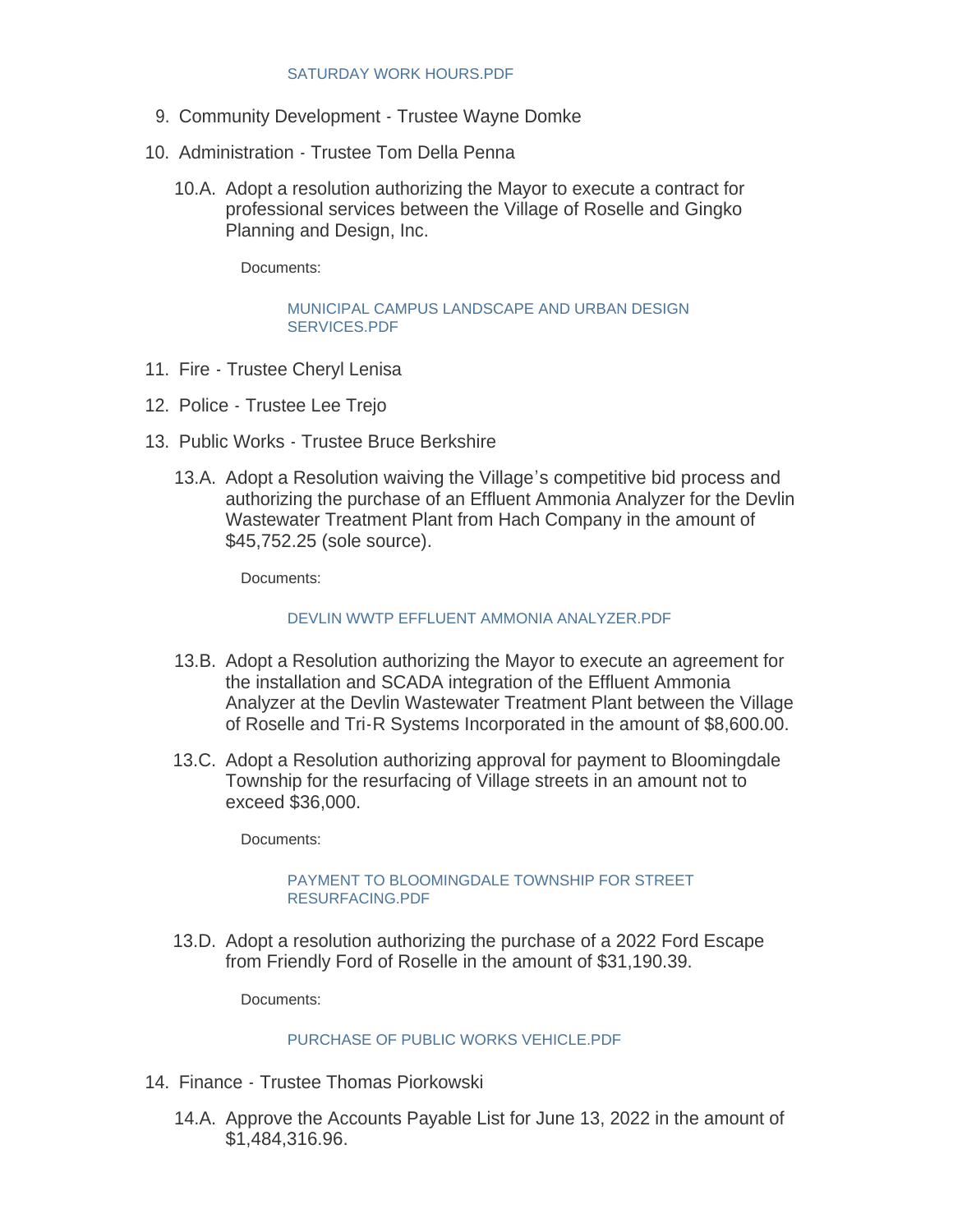Documents:

# [BILLS LIST.PDF](https://www.roselle.il.us/AgendaCenter/ViewFile/Item/5327?fileID=5998)

14.B. Adopt an Ordinance authorizing and providing for the issuance of not to exceed \$3,600,000 General Obligation Bonds (Alternate Revenue Source), Series 2022, of the Village of Roselle, DuPage and Cook Counties, Illinois, for the purpose of paying or reimbursing certain redevelopment project costs in and for the East Irving Park Road Redevelopment Project Area, authorizing the execution of a bond order in connection therewith, pledging certain revenues of said Village, providing for the imposition of taxes to pay the same and authorizing the sale of said Bonds to the purchaser thereof.

Documents:

# [SALE OF GENERAL OBLIGATION BONDS.PDF](https://www.roselle.il.us/AgendaCenter/ViewFile/Item/5332?fileID=6003)

- 15. NEW BUSINESS
- 16. Village Board Public Comment

Anyone wishing to provide comment on a topic or an agenda item may address the Village Board during the "Public Comment" and "Public Hearing" segments of the Village Board agenda by submitting comments in advance using the [ONLINE FORM](https://www.roselle.il.us/FormCenter/Village-Board-Forms-13/Village-Board-Meeting-Public-Participati-75) or during the meeting.

- $\circ$  Submit comments using the [ONLINE FORM](https://www.roselle.il.us/FormCenter/Village-Board-Forms-13/Village-Board-Meeting-Public-Participati-75) by 4:00 p.m. on Monday, June 13, 2022.
- $\circ$  Public comments will be read into the record during the Public Comment segment of the Village Board meeting during either the Unfinished Business or New Business portions of the meeting.
- o Make comments during the meeting by attending in person at Roselle Village Hall. Persons wanting to make comments during the meeting are strongly encouraged to contact the Village in advance at [ROSELLE@ROSELLE.IL.US](mailto:roselle@roselle.il.us) or 630-671- 2804.
- o Comments will be limited to three minutes per person.
- 17. Friendly Ford Lease Agreement for Land Previously Owned by Metra. Presenter: Matthew Galloway, Economic Development Analyst

Documents: